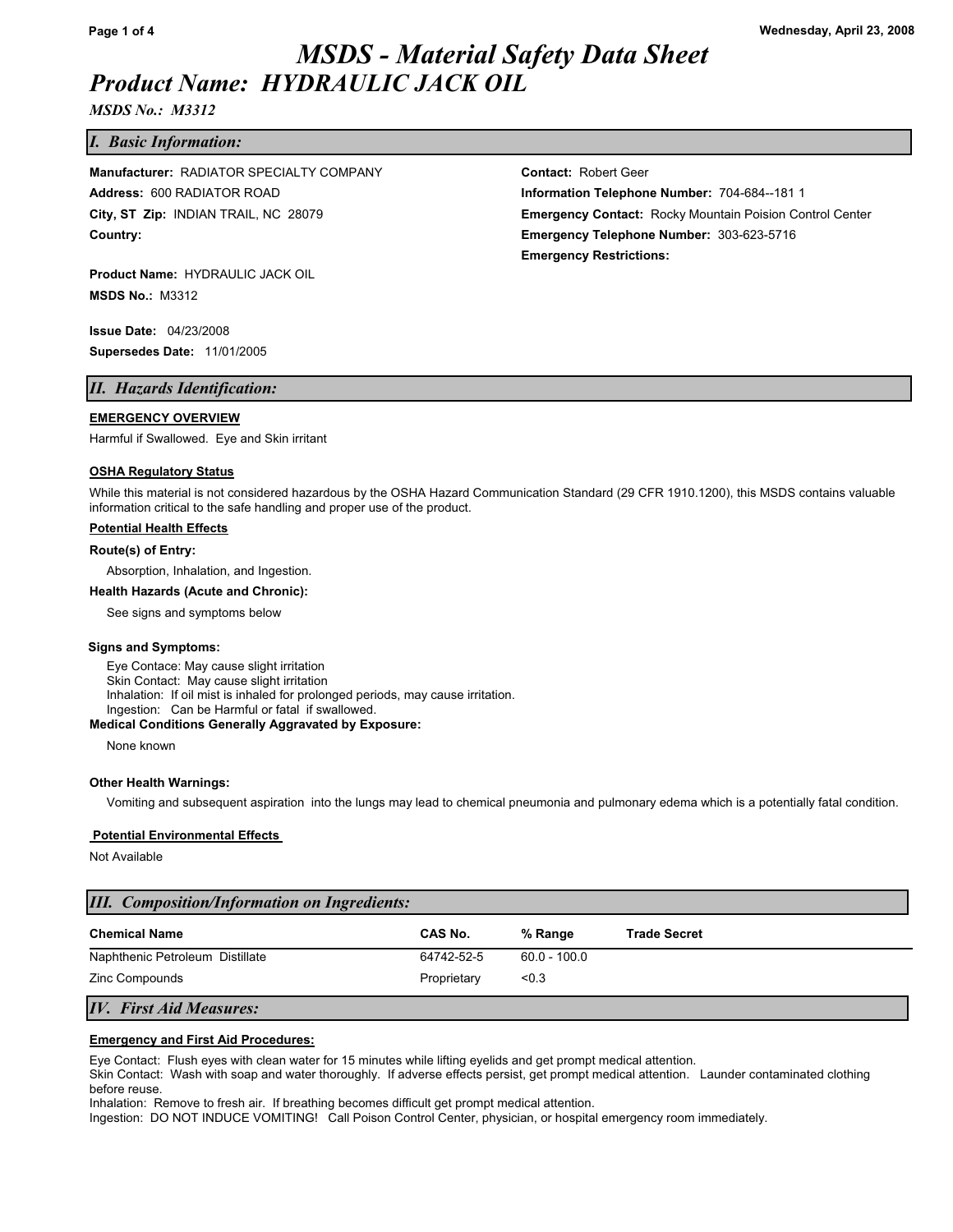# *MSDS No.: M3312*

#### **Note to Physicians:**

N/D

# *V. Fire Fighting Measures:*

### **Suitable Extinguishing Media:**

Water Fog, Foam, Carbon Dioxide, Dry Chemical

#### **Unsuitable Extinguishing Media:**

Do not use forced water stream as this could cause the fire to spread.

# **Products of Combustion:**

Normal products of combustion, smoke, carbon dioxide, carbon monoxide, phosphorus, nitrogen and sulfur oxides.

#### **Protection of Firefighters:**

Wear self-contained positive pressure breathing apparatus and protective clothes. Use shield to protect from rupturing and venting containers. At elevated temperatures containers may vent, rupture or burst, even violently

#### *VI. Accidental Release Measures:*

#### **Personal Precautions:**

Persons not wearing protective equipment should be excluded from area of spill until clean-up has been completed.

#### **Environmental Precautions:**

Prevent run-off to sewers, streams, or other bodies of water. If run-off occurs, notify proper authorities as required that a spill has occurred. Run off to sewer may create fire or explosion hazard.

#### **Methods for Containment:**

Dike or contain spill and absorb with inert materials (sand, sawdust, absorbent sweeping compounds, rags, etc).

#### **Methods for Cleanup:**

Using a non-metalic scoop, place contaminated material into an approved chemical waste container. Where possible, vacuum spilled liquid using an vacuum to recover material.

#### **Other Information:**

Persons not wearing protective equipment should be excluded from area of spill until clean-up has been completed. Dike or contain spill and absorb with inert materials (sand, sawdust, absorbent sweeping compounds, rags, etc). Place contaminated material into an approved chemical waste container. Where possible, vacuum spilled liquid using an explosion proof vacuum to recover material. Prevent run-off to sewers, streams, or other bodies of water. If run-off occurs, notify proper authorities as required that a spill has occured.

# *VII. Handling and Storage:*

# **Handling Precautions:**

Handling: Use with adequate ventilation and proper protective equipment. Do not use or store near fire, sparks, or flame.. Store containers below 120°F.

#### **Storage Precautions:**

Keep container closed tightly when not in use. Store in a cool place away from oxidizing agents.

# *VIII. Exposure Controls/Personal Protection:*

| <b>Chemical Name</b>            | <b>OSHA PEL</b>  | <b>ACGIH TLV</b> | <b>Other Limits</b> |
|---------------------------------|------------------|------------------|---------------------|
| Zinc Compounds                  | N/E              | N/E              | Not Available       |
| Naphthenic Petroleum Distillate | $5 \text{ mg/m}$ | $5 \text{ mg/m}$ | Not Available       |

#### **Engineering Controls:**

See above applicable exposure limits. Maintain adequate ventilation.

Avoid breathing mist. In restricted areas, use approved chemical filters designed to remove mist. In confined areas, use approved air line type respirator or hood. A self-contained breathing apparatus is required for vapor or mist concentrations above TLV limit

#### **Personal Protective Equipment:**

For prolonged exposure wear protective safety glasses, gloves, and apron.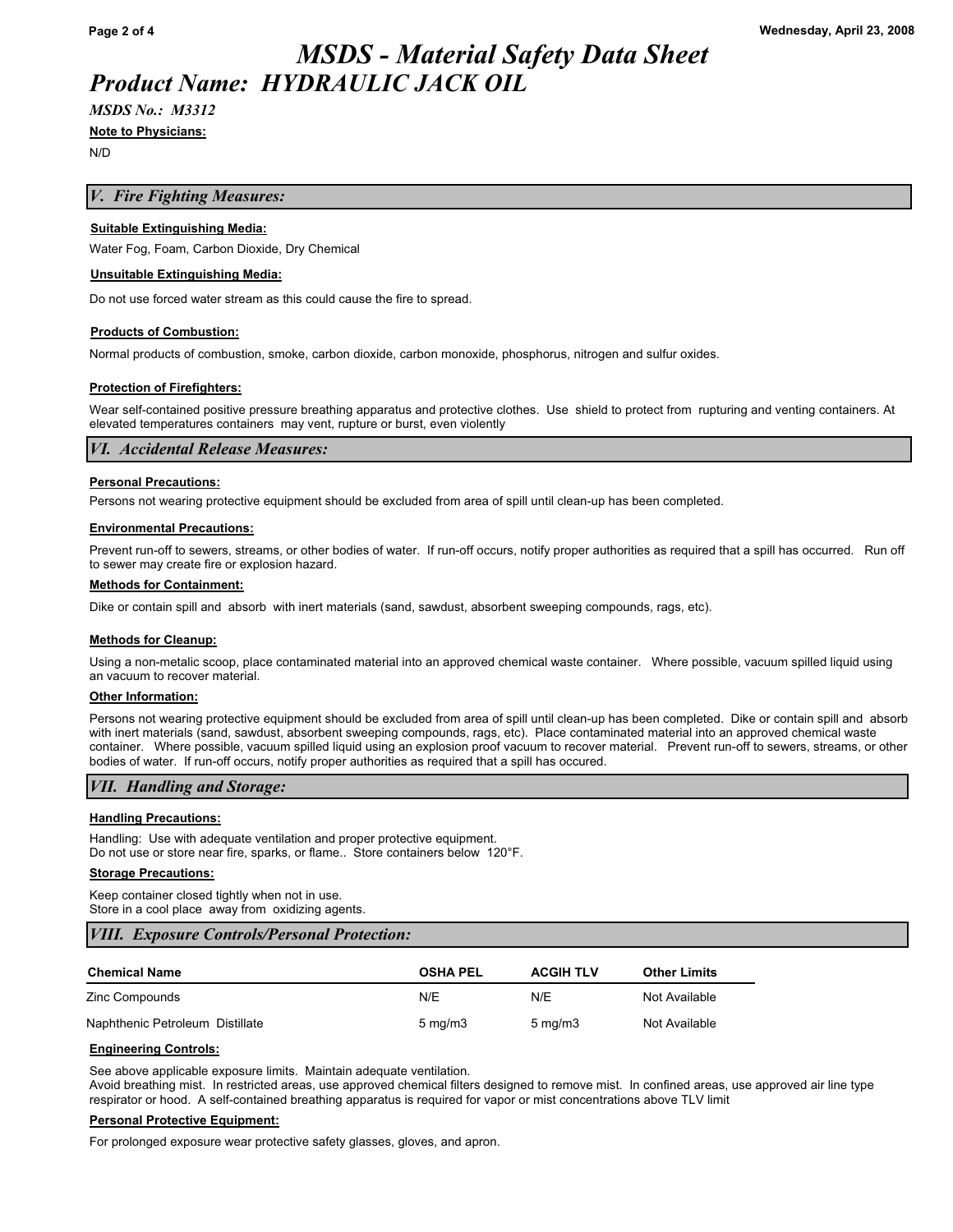*MSDS No.: M3312*

# *IX. Physical and Chemical Properties:*

| <b>Boiling Point: 465 F</b>              | <b>Melting Point: N/A</b>                                |
|------------------------------------------|----------------------------------------------------------|
| <b>Boiling Range: Not Available</b>      | <b>Freezing Point: Not Available</b>                     |
| <b>Solubility In Water: Insoluble</b>    | <b>Evaporation Rate (Butyl Acetate = 1): Slow</b>        |
| Flash Point: 320 F                       | <b>Flash Point Method: COC</b>                           |
| <b>Odor Threshold: Not Available</b>     | Appearance and Odor: Clear amber oil with petroleum odor |
| Vapor Density (AIR = 1): $4.3$           | Vapor Pressure (mm Hg.): 0.008                           |
| pH Range: N/A                            | <b>Partition Coefficient:</b> Not Available              |
| <b>Decomposition Temp:</b> Not Available | <b>Auto-Ignition Temp:</b> Not Available                 |
| Lower Explosive Limit: N/D               | <b>Upper Explosive Limit: N/D</b>                        |
| Specific Gravity (H20 = 1): $0.90$       |                                                          |
| <b>Other Information: N/D</b>            |                                                          |

## *X. Stability and Reactivity:*

#### **Stability:**

Stable

# **Conditions to Avoid:**

See incompatible materials below

#### **Incompatible Materials:**

Avoid contact with strong ozidizing agents

#### **Hazardous Decomposition Products:**

Normal products of combustion, smoke, carbon dioxide, carbon monoxide, phosphorus, nitrogen and sulfur oxides.

## **Possibility of Hazardous Reactions:**

Will not occur

*XI. Toxicological Information:*

N/D

## *XII. Ecological Information:*

N/D

# *XIII. Disposal Considerations:*

DISPOSAL: This container may be recycled in a recycling centers when empty. Before offering for recycling, empty the can or bottle by using the product according to the label. If recycling is not available, wrap the container and discard in the trash. Dispose of unused product in accordance with all local, state government and federal laws and regulations

# *XIV. Transport Information:*

**Shipping Name:**  Not Available

**DOT Hazard Class:** Not Available **Noting the Subset of Available Class: DOT Subsidiary Hazard Class:** 

**UN/NA#: Packing Group:**  Not Available

DOT Subsidiary Hazard Class: Not Available Not Available

# **Transportation Information:**